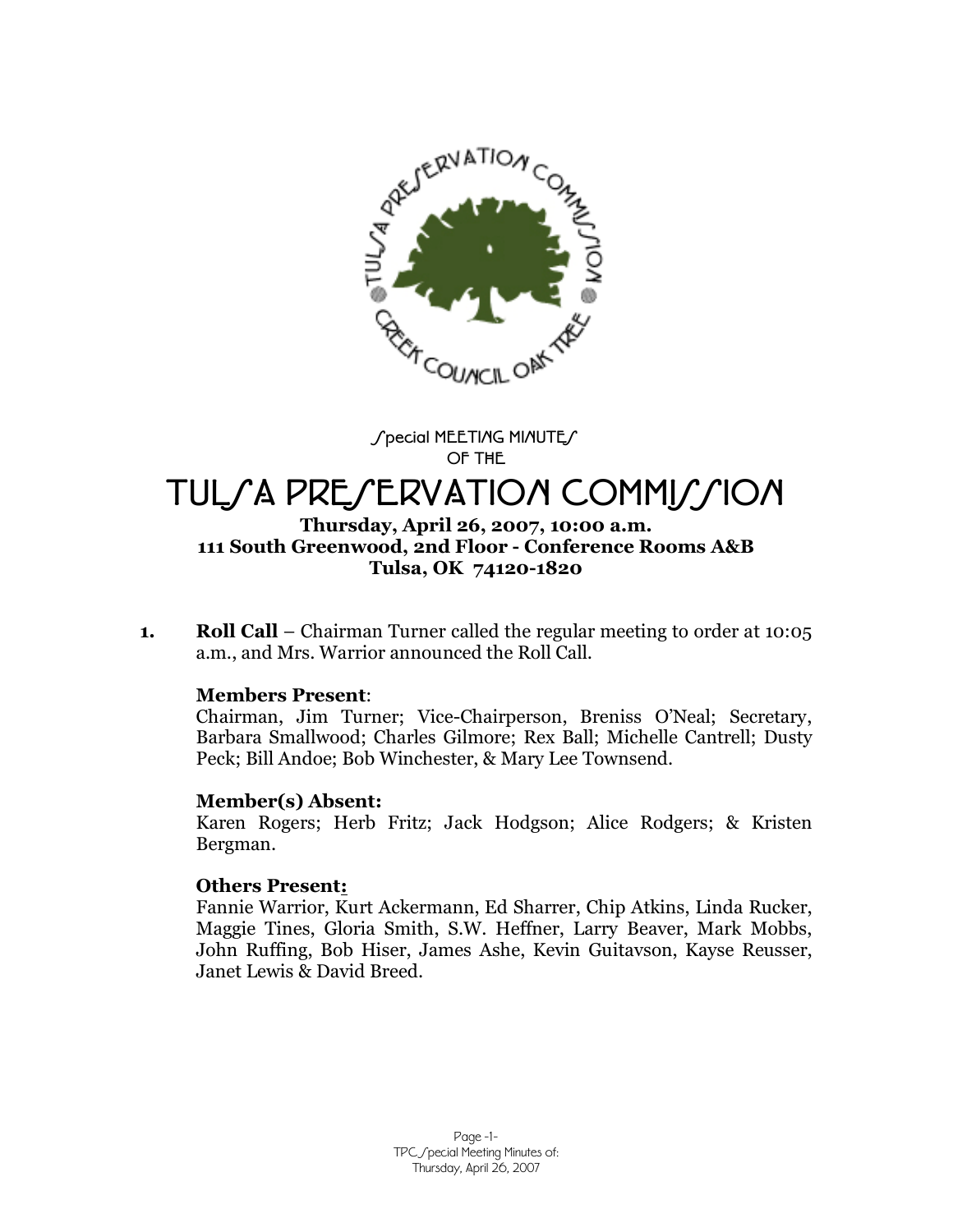# **2. Unfinished Business**

## **a. Historic Preservation Committee**

## **i. Announcement of Conflicts of Interest**

Chairman Turner asked the Commission if anyone had a conflict of interest with the Certificate of Appropriateness (COA) Request that would be brought before the board for review. No one responded to having a conflict of interest.

# **ii. Applications for Certificate of Appropriateness**

Chairman Turner briefly informed the COA applicant of the COA processing procedures of how the proposal would be reviewed by the Tulsa Preservation Commission for a final determination. He added that he didn't see the applicant present; and that he will allow the residents to speak by giving each person a limit of five (5) minutes.

1. **1401 E. 17th Place** (Swan Lake) Applicant: Richard Winn New Construction - Final Review Request: Construct a three-story duplex adjacent to an existing three-story, six-unit apartment building on the same lot according to plans submitted. COA Subcommittee Complete Application Date: 04-24-2007

Mr. Sharrer presented Richard Winn's Certificate of Appropriateness proposal for new construction to the Commission. Photographs and drawings were available for review; and a slide presentation was shown of the new construction duplex proposal in the Swan Lake district.

Mr. Sharrer stated that Mr. Winn plans to construct a three-story, twounit duplex adjacent to an existing three-story, six-unit apartment building on the same lot at  $1401$  E.  $17<sup>th</sup>$  Place, according to the plans submitted. He distributed among the members drawings/plans of the new construction project, a material list and information on the lighting fixture that Mr. Winn had provided for the Commission to review.

Mr. Sharrer stated that Swan Lake area has more two (2) and three (3) story 1920 to 1930 multi-family apartments and duplexes than any other older residential area in Tulsa that is a part of the characteristics of the neighborhood. He stated that the property is a 50' X 150' lot located at South  $17<sup>th</sup>$  Place and Quincy Avenue. He stated that the building will be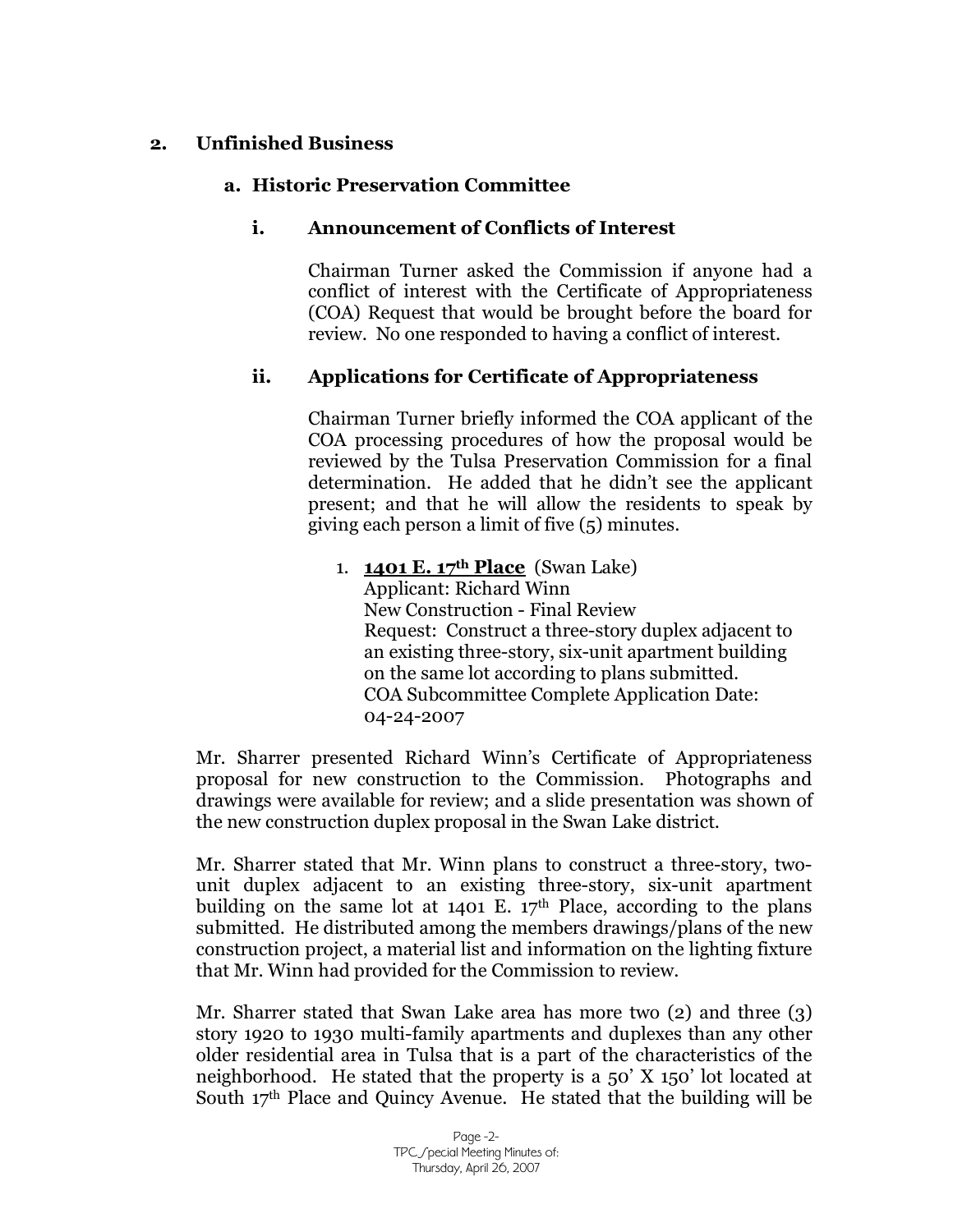facing the 150' long portion of the lot on South 17<sup>th</sup> Place with two  $(2)$  front entries, one entry door for each unit. Mr. Sharrer stated that the property is zoned RM-2, which is multi-family; and that the adjacent properties to the North and South are also zoned RM-2. He stated that the apartment buildings across the street; and the three (3) property buildings to the North of the new construction project are also zoned RM-2 as multi-family units. Mr. Sharrer stated that the property to the East of the new construction project is a single family home that is zoned RS-3. He stated that Mr. Winn plans to build an apartment/duplex with parking spaces on the first level underneath the living spaces. Mr. Sharrer stated that two (2) of the parking spaces at the back of the duplex lot are to replace the two (2) legal parking spaces that currently exist on the site. He added that the City of Tulsa Permit Department advised the applicant at a courtesy technical review that it is required that he has to provide a total of six (6) parking spaces off street. The six (6) parking spaces includes four (4) parking spaces for the new building; and two (2) legal parking spaces for the existing building.

Mr. Sharrer stated that the elevation shows that there will be two (2) front entrances, one for each unit facing  $17<sup>th</sup>$  Place. He stated that there will be an awning over the top of each entrance; and each awning will be a powder coated metal finish. Mr. Sharrer stated that each unit will have a small balcony on either side with a metal railing.

Mr. Sharrer stated that due to the slope of the lot, the top of Mr. Winn's 3 story duplex will be lower than the top of the existing 3-story brick apartment building on the same lot; and a concrete retaining wall will be installed in the back of the duplex building. He stated that the retaining wall will be ivy covered. There will be stairs built on the back of the property so that the tenants will have access to their apartment from both street level and grade at the back of the property.

Mr. Sharrer read the appropriate design guidelines for New Construction for the Swan Lake Historic District. He stated that a RM-2 requires a 10' setback line; and that Mr. Winn's setback lines on the side and rear are 10'; with a 50' deep lot. Mr. Sharrer stated that the surface area of the driveway does not appear to exceed 30% of the front and side yard lot area on a corner lot. He added that of the multi-family buildings immediately north of the property, one (1) was contributing and the other two (2) were non-contributing. Mr. Sharrer stated that the lighting fixtures will be installed next to the front doors of each unit. The Hinkley solid brass light fixtures are 13" in width, 21.5" in height.

Mr. Sharrer stated that Mr. Winn plans to use red brick for the front; and for the side elevations that he is planning to use hardiplank, Cedarmill beaded lap siding with 7" exposure.

Mr. Sharrer compared the apartment/duplexes across the street on  $17<sup>th</sup>$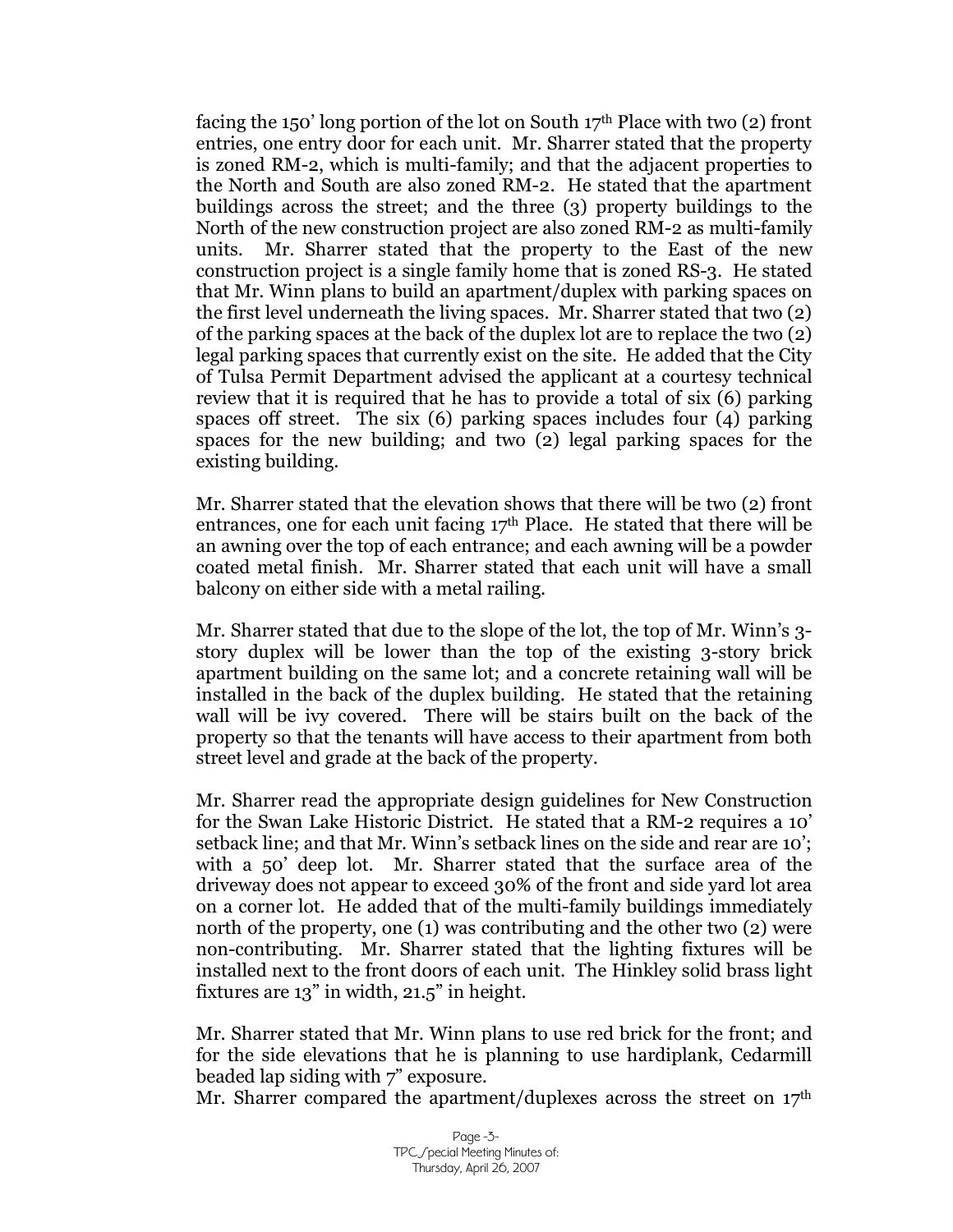Place with the new construction project. Mr. Sharrer stated that a streetscape illustration is provided for their review. He stated that it gives some indication about how the new construction would fit on the streetscape if constructed.

Chairman Turner stated that after looking around that there is no indication of the applicant, Mr. Winn. He asked staff if the applicat was notified of the meeting. Mr. Sharrer responded by stating that Mr. Winn was notified.

Chairman Turner asked Vice-Chairperson O'Neal to please give the COA Subcommittee's report on Mr. Winn's proposal. Vice-Chairperson O'Neal stated that the COA Subcommittee considered Mr. Winn's application to be complete. She stated that Mr. Winn had provided them with the requested information that they had suggested he provide. Vice-Chairperson O'Neal stated that Swan Lake resident, Chip Atkins gave a 5 minute presentation to the subcommittee. She stated that he distributed 10 pages of maps and photographs of neighborhood apartment/duplexes comparing the neighborhood apartment/duplex garage doors to the new construction garage doors that he believes does not meet the design guidelines/zoning codes for Swan Lake district. Chairperson O'Neal stated that Co-President of the Swan Lake Neighborhood Association Stacey Bayles stated that the Swan Lake Executive Committee met with Mr. Winn about the proposal; and that they are in support of Mr. Winn's new construction project as it pertains to the Swan Lake Design Guidelines.

Vice-Chairperson O'Neal stated that the Subcommittee recommended by a majority vote at the April 24, 2007 meeting to approve the application, as presented; and that she so moves to approve Mr. Winn's application. Commissioner Smallwood seconded.

Chairman Turner asked COA Subcommittee Swan Lake Representative, Mark Mobbs if he would please give a brief summary to the Commission about what transpired at the meeting that he attended with the Swan Lake Executive Committee and applicant, Mr. Richard Winn. Mr. Mobbs stated that they met with Mr. Winn this past Monday night and went over with him the modifications that they wanted him to consider. He stated that they also went over the general guidelines for new construction in Swan Lake with Mr. Winn; and that they believe that Mr. Winn has met all the guidelines. Mr. Mobbs stated that they could not find anything not to support the project.

Mr. Sharrer stated that Ms. Bayles had contacted him earlier this morning by email stating that she was concerned about the on site parking for this project. He stated that she also mentioned that she is aware that the Tulsa Preservation Commission has no purview over parking.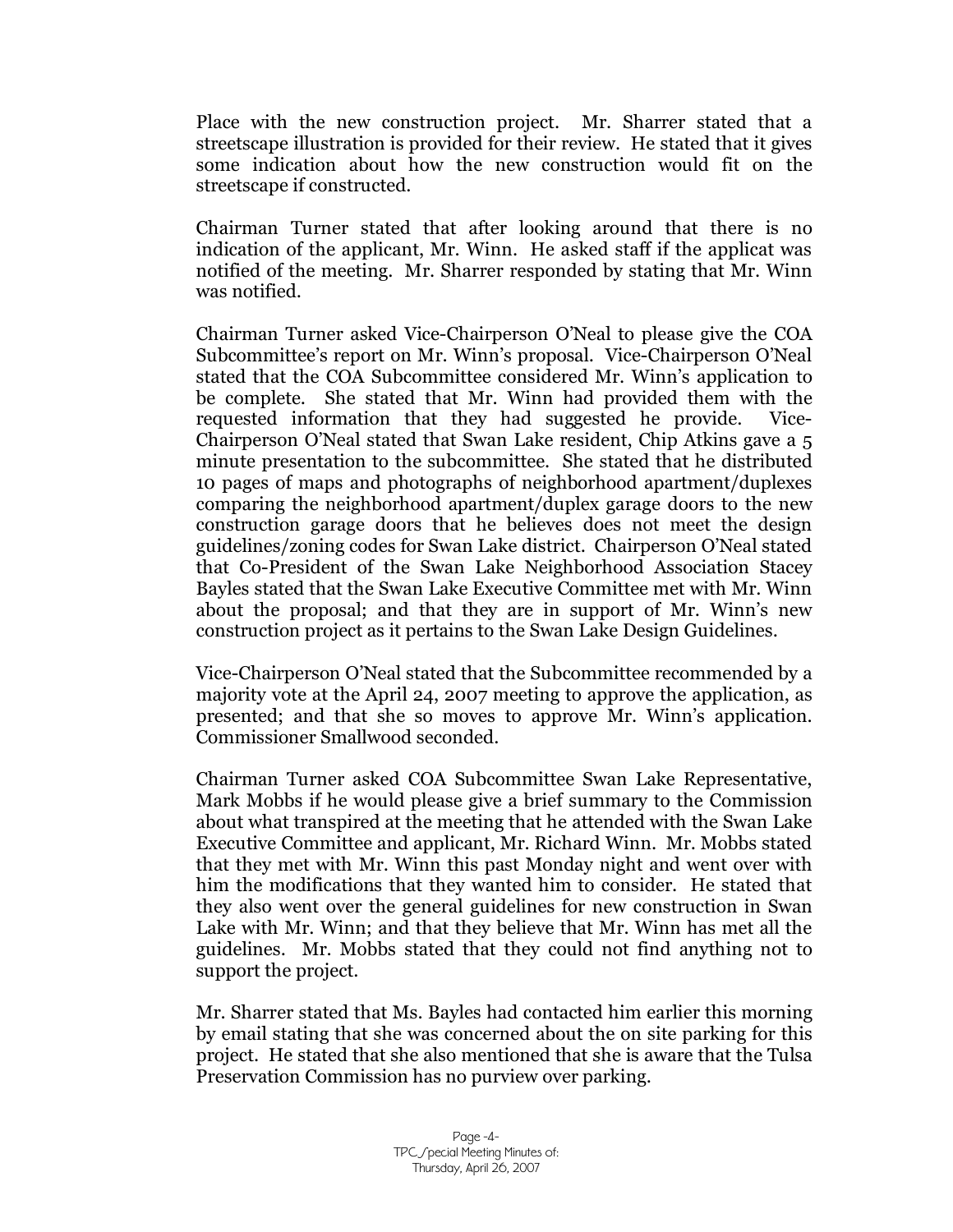Commissioner Peck asked Mr. Mobbs who had attended the Monday night meeting. Mr. Mobbs responded by stating that he, the Swan Lake Executive Committee, the committee's secretary, Ms. Gloria Smith and her daughter attended the meeting.

Chairman Turner announced that Ms. Gloria Smith resides in the home East of the new proposed development. Ms. Smith stated that Mr. Winn had apologized to her for not including her on reviewing the original new construction plans. She stated that she didn't know anything about the new construction plans using her driveway as an alley way until around March, 2007. Ms. Smith stated that Ms. Bayles had suggested to her that she meet with the architect, Mr. Winn. Ms. Smith stated that Mr. Winn told her that he would personally invite her to the meeting; and that he would meet with her according to her schedule, if necessary. Ms. Smith stated that she thought the Swan Lake neighborhood residents would be given a 2-week notice of the meeting; and during that time period, she nor any of the other neighborhood residents that she was aware of, were not notified of the meeting. Ms. Smith stated that there were six (6) executive board members on the committee that attended the Monday night meeting with Mr. Winn; and that two (2) of executive members were wary about voting one way or the other at that time. Ms. Smith stated that she addressed Mr. Winn at the Monday night meeting stating that if he would have contacted her, that she could have shown him her abstract that she had her attorney examine. Ms. Smith stated that Mr. Winn referred her to a certain page of her abstract showing that she does have a vacated alley as indicated on Ms. Smith's abstract dated April 10, 1920. Ms. Smith told Mr. Winn that she could have saved him a lot of time on his drawings if he would have contacted her earlier; and that she could have saved some money due to attorney fees and research.

Chairman Turner asked Ms. Smith how long had she lived in her home. Ms. Smith responded by stating that she has been living in her home since November, 1977.

Swan Lake resident, Chip Atkins who lives at  $1638$  E.  $17<sup>th</sup>$  Place stated that he would like to address a question to staff. Mr. Atkins stated that he was a little confused about this project due to a statement made in Mr. Sharrer's presentation about the RM-2 setback guidelines. Mr. Sharrer responded to Mr. Atkin's question by clarifying what he did say in his presentation about RM-2 setbacks, according to the Swan Lake guidelines. Mr. Atkins was not pleased with Mr. Sharrer's answer. Mr. Atkins addressed Mr. Sharrer again by asking him why was he only showing multi-family buildings; and that he would like to know what the survey shows on duplexes in the neighborhood instead of multi-family buildings. Mr. Sharrer responded to Mr. Atkins' question stating that the Swan Lake Design Guidelines direct them to look at properties immediately facing the site and on the same street, so he chose to pick the properties in the same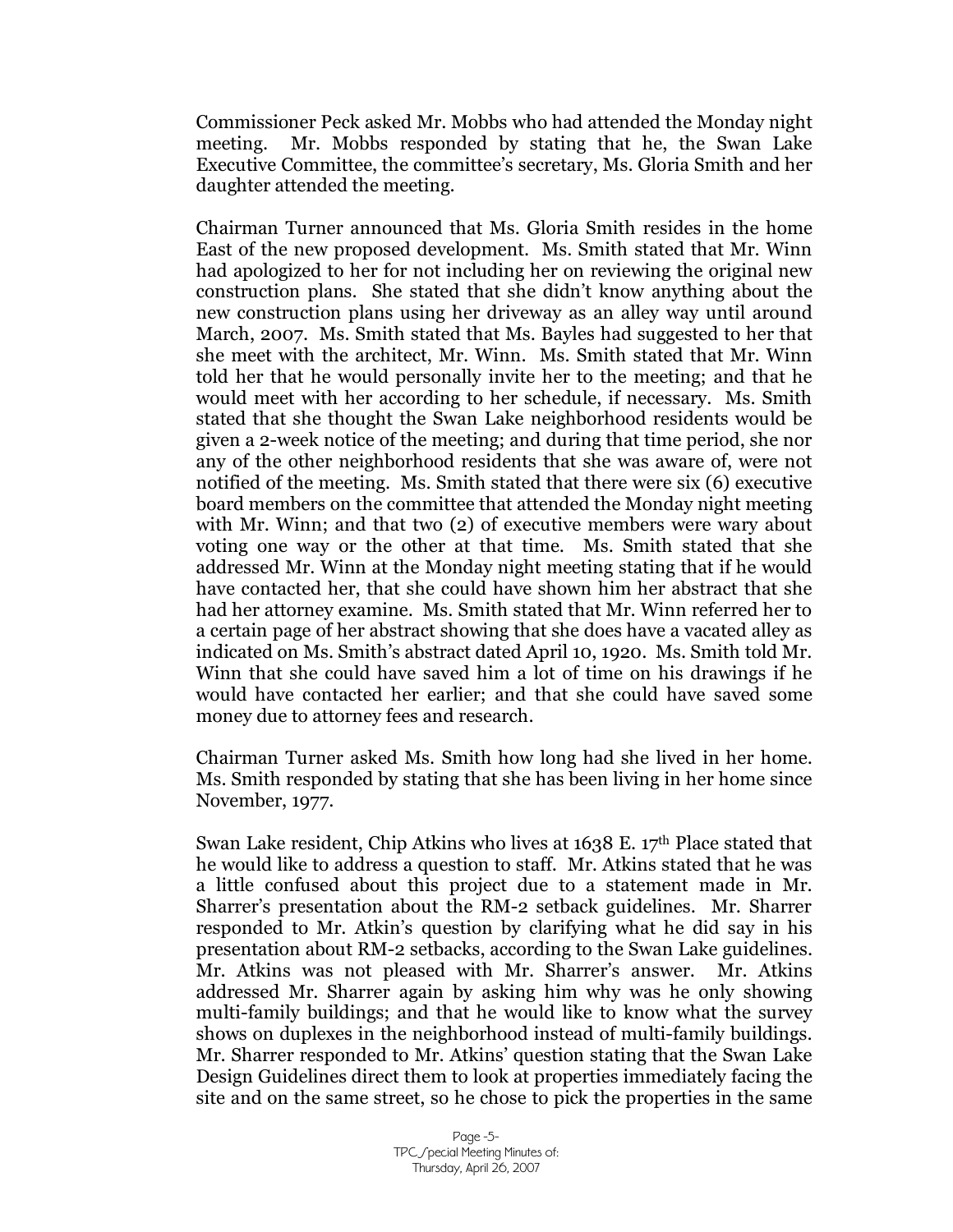form.

Swan Lake resident, Chip Atkins stated that his 12-page packet of maps and photographs had been distributed to the Commission for review. He stated that the photographs show adjacent properties of the new construction site. He stated that these properties are all one (1) and two (2) story duplexes in their Swan Lake neighborhood; and that the neighborhood is full of them. He stated that he hasn't seen a 3-story duplex yet in the Swan Lake neighborhood. Mr. Atkins asked Mr. Sharrer if Swan Lake had 3-story duplexes in the neighborhood. Mr. Sharrer responded by stating that he didn't know.

Mr. Atkins stated that most of duplexes in Swan Lake are Craftsman style; and that the new construction project is not. Mr. Atkins stated that the guidelines states that a Swan Lake garage has to be detached; and that on this new structure the garage is attached that is not permitted. He stated that Mr. Winn does not meet the guidelines under Chapter 10A, Historic Preservation, Section 1055 Certificate of Appropriateness (COA). Mr. Atkins read aloud some of the highlights of Section 1055. He mentioned that the property in question did not have a variance. He stated that currently there is a parking problem in this area; and that the parking is going to get worse after the 3-story duplex is built. Mr. Atkins stated that he was concerned if whether the 3-story duplex will increase or decrease the property value of the Swan Lake resident's homes. Mr. Atkins asked if an economic impact survey has been done. Before anyone could answer Mr. Atkins' question, he answered the question by stating that they haven't. Mr. Atkins stated that he wanted to know how Ms. Smith's property and the properties across the street from the site are going to be affected by this new project. He stated that we, as property owners, are here at this meeting and want to know how this new project is going to affect our properties. Mr. Atkins stated that now, there are only two (2) rental properties on Quincy Avenue when there use to be about six (6) or seven (7) because this area use to be RM-2. He stated that they have down zoned the area because the Swan Lake residents wanted it to be primarily single family and not multi family. Mr. Atkins stated that they worked hard five years ago to get this area down zoned. He stated that this new construction project is out of character for the historic resource; and that he and other Swan Lake residents do not want this 3-story duplex/apartment in their neighborhood. Mr. Atkins stated that he and other Swan Lake residents believe that this project is not compatible; and that it will stick out like a sore thumb in their neighborhood. He added that Swan Lake was designed to be a walkable neighborhood; and that it was not designed for heavy traffic that this project is going to bring to their district.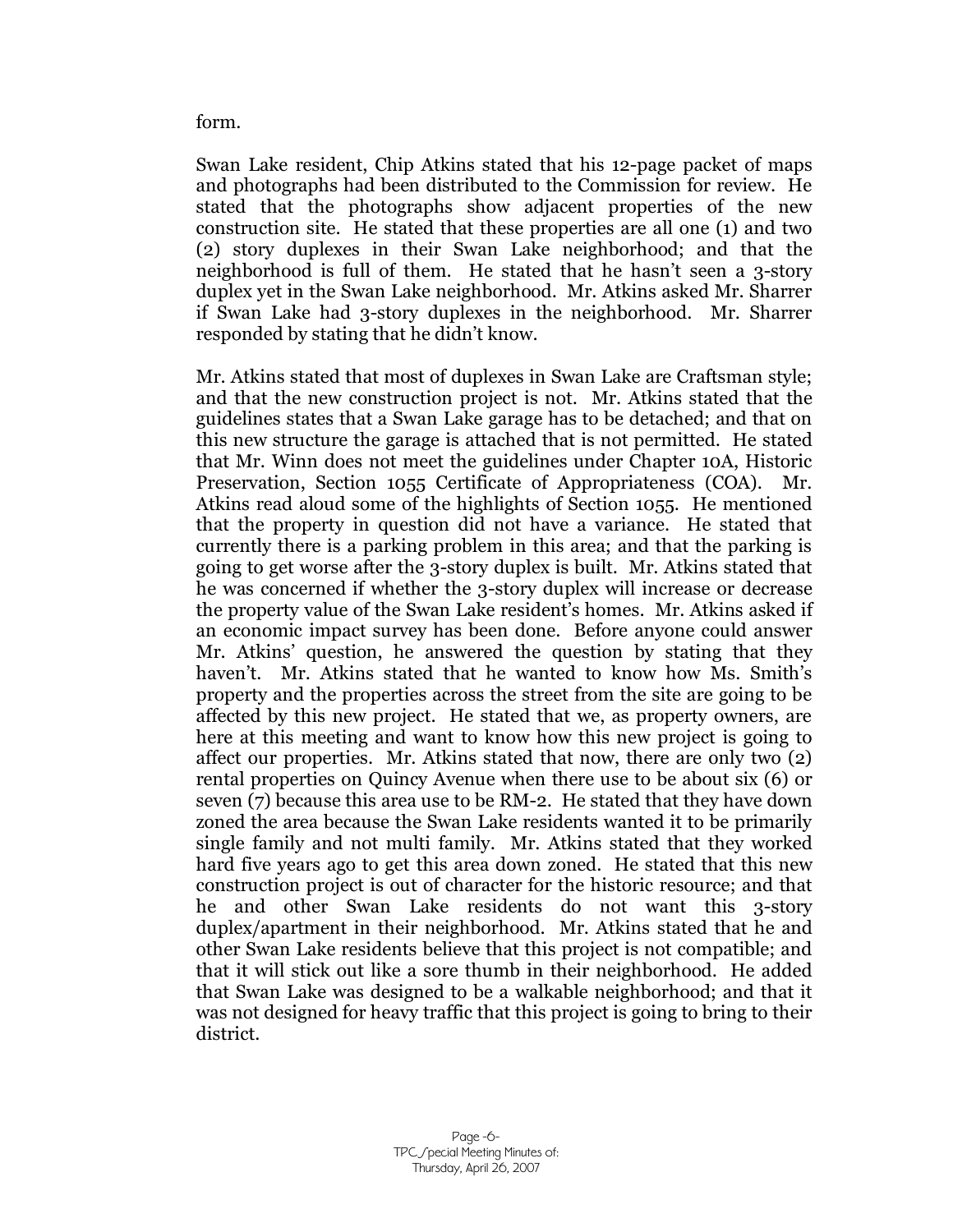Mr. Atkins stated that they are asking the Tulsa Preservation Commission to deny this application.

Chairman Turner thanked Mr. Atkins for sharing his presentation with the Commission. He asked if anyone else from the neighborhood would like to speak. Linda Rucker asked to speak. Chairman Turner granted Ms. Rucker to speak.

Ms. Linda Rucker stated that she lives on the corner of  $17<sup>th</sup>$  Place and Quincy at 1704 S. Quincy. Ms. Rucker stated that 17<sup>th</sup> Place and Quincy is such a concentrated area; and that the traffic is awful. She stated that parking is a problem now; and that this new project is going to contribute to the parking problems even more.

Ms. Gloria Smith, who lives East of the new proposed project stated that the church is having problems with parking; and that some of the residents who live near the church can't even get into their own driveway after having to circle the block; and that some are even parking on Quincy.

Glen Heffner, owner of the two (2) four-plexes across the street from the project. He stated that he had just been notified yesterday at 5:00 p.m., of this meeting. He asked the Commission if anyone had driven by the area within the last 24 hours. Chairman Turner responded by stating that he had. Mr. Heffner stated that there is a parking problem there now because all the parking spaces are taken up; and that the traffic is going to get even worse after this project is completed. He further stated that the City of Tulsa made him install a tin roof on his buildings; and that he had a problem with Mr. Winn's asphalt composition roof.

Larry Beaver, who lives at 1811 S. Quincy stated that he also has a problem with the parking. He stated that they need to reduce the number of cars in the area and not increase them. He stated that this parking issue is going to cause a great impact on the entire Swan Lake neighborhood.

Chairman Turner explained to everyone that the purview of the Tulsa Preservation Commission is limited to enforcement of the guidelines for each one of the five (5) historic neighborhoods. He stated that the guidelines are very limited regarding parking issues. Chairman Turner expressed his personal opinion about the parking in this area. He stated that he feels the ruling that there are only two (2) legal parking spaces currently existing on the site is a questionable ruling.

Mr. Atkins asked staff if this project is going to be a PUD; and if there are any variances? Mr. Sharrer responded by stating that he's not aware that this will be a PUD nor is he aware of any variances that would be required,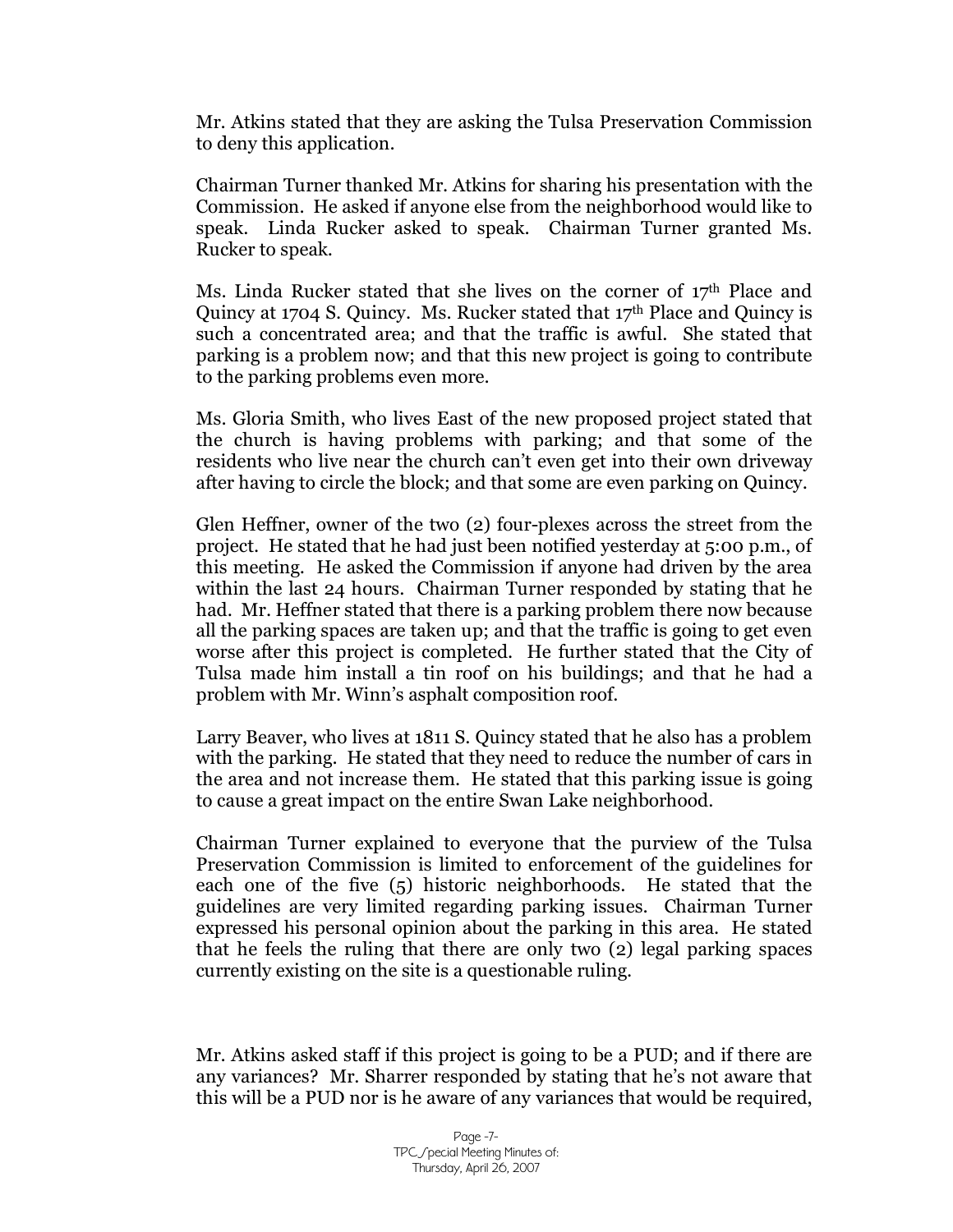but that other agencies would be responsible for making that determination.

Chairman Turner asked the Commission's Legal Advisor, Kurt Ackermann, what path do the Swan Lake neighborhood residents have for expressing their concerns over this project because the Commission was going to act on this proposal today. Mr. Ackermann stated that there hasn't been an application for a building permit yet nor an application to go before the Board of Adjustment, but if a code deficiency was identified under the zoning codes, that the Board of Adjustment will notify the applicant for a public hearing. Chairman Turner added that the Board of Adjustment will not review Mr. Winn's new construction project without a building permit. He stated that Mr. Winn will not be able to get a building permit without prior approval from the Tulsa Preservation Commission because of the overlay zoning.

John Ruffing lives at 1638 E. 17<sup>th</sup> Place in Swan Lake. Mr. Ruffing stated that he owns two (2) other properties in Swan Lake and that he's hoping to restore a third one; so that he has a big commitment to Swan Lake. Mr. Ruffing stated that he thinks that these duplexes aren't right for the neighborhood because they do not meet the design guidelines, specifically under New Construction for the Swan Lake District, General Requirements, C.1.0.1. Mr. Ruffing read part of guideline C.1.0.1 stating that Mr. Winn will have the only 3-story duplex in the neighborhood. He read parts of the guidelines from C.1.0.2 and under Building Site, C.1.1.3. Mr. Ruffing stated that he did not believe that Mr. Winn had met the guidelines by proposing an attached garage; and that the guidelines do not state that an attached garage was appropriate. Mr. Ruffing stated that his opinion is that the guidelines state that this new project has to have a detached garage; and Mr. Winn's proposed duplex doesn't. Mr. Ruffing also stated that he has a problem with the parking. He stated that the neighborhood association board is endorsing this project; but not the neighborhood association. He wanted to clarify that there has been no general meeting with the neighbors to present this project or to discuss their concerns. He stated that the Swan Lake Executive Committee members are only representing themselves and not the neighborhood. He stated that in fact, the neighborhood vice president at the latest open public meeting of the board said, "Yes, I am selfish, and that I only care about the traffic in front of my house." Mr. Ruffing stated again that the neighborhood association board is only representing themselves and their own opinions. He stated that it's true, this is our problem and not yours; but that most of the neighbors that the Commission has heard from are neighbors that live near the new proposed construction and they feel strongly that this new construction project does not meet the Swan Lake guidelines; and that it shouldn't be given a Certificate of Appropriateness; and that it is inappropriate to the neighborhood; and that he agrees with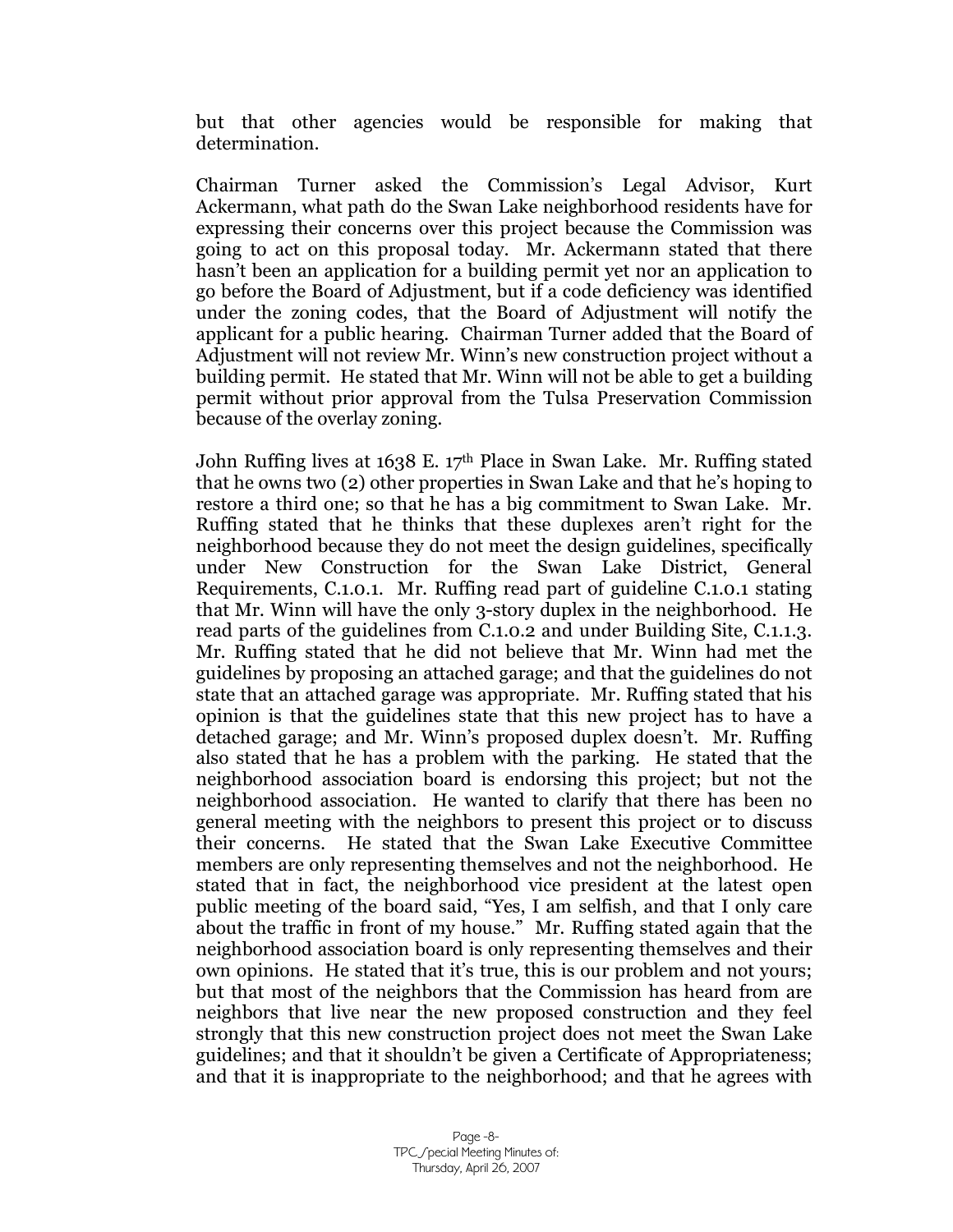these residents' opinion. Mr. Ruffing thanked the Commission for listening.

Kevin Gustavson lives at 1731 S. Rockford Avenue in Swan Lake, right across from Gloria Smith's house and down the street from the new construction project. Mr. Gustavson stated that he moved into his house two years ago; and that they moved to the neighborhood because they loved this area, and its having multi-family homes as well as single family homes and apartments adds character. He stated that it is a nice diverse area. Mr. Gustavson stated, however, that he is opposed to this proposal. He stated that he was not aware of this meeting until a neighbor told him about it. He added that the neighborhood association had not notified him of this meeting; or meeting with the developer. Mr. Gustavson stated that he really resents the fact that the neighborhood association executive committee is speaking for him and for the neighborhood. Mr. Gustavson asked the Commission to please not take the executive committee's comments as an endorsement from the neighborhood. He stated that he's very concerned about historic preservation; and that he has a Certificate of Appropriateness to rebuild his chimney and to repoint the brick on his house. Mr. Gustavson stated that he has cleaned out the back alley because he is very concerned about how the neighborhood looks. He stated that he's very concerned about this 3-story building coming into their neighborhood. He stated that finally he's in fact very concerned about the parking situation. He stated that he thinks that it's a concern for the Commission because it's a quality of life issue. Mr. Gustavson stated that he has a detached garage; and that he believes that the 3-story building duplex should have a detached garage also, not an attached garage. Mr. Gustavson stated that when he found out where the new construction project was going to be built that he thought that it was completely ridiculous because of the small space. He stated that for them to take away the existing parking that should be parking for the existing building and putting another building there; he believes is a total detriment to the quality of life in this area.

The neighborhood residents of Swan Lake applauded Mr. Gustavson for his presentation.

Janet Wilson lives at 1728 S. Quincy Avenue in Swan Lake. Ms. Wilson stated that her concern is people who live in apartments. She stated that her car has been broken into; and that her husband's car was just stolen last weekend; and that they have only been living there since September. Ms. Wilson stated that she's concerned about the quality of people who will be living in the new apartments because the police have told her that the crime rate in the area is very high. She believes that by building more apartments and allowing more people to live there, it will only add more people who do not value the quality of life. Ms. Wilson stated that she's more concerned about the issue of the crime rate going up. She stated that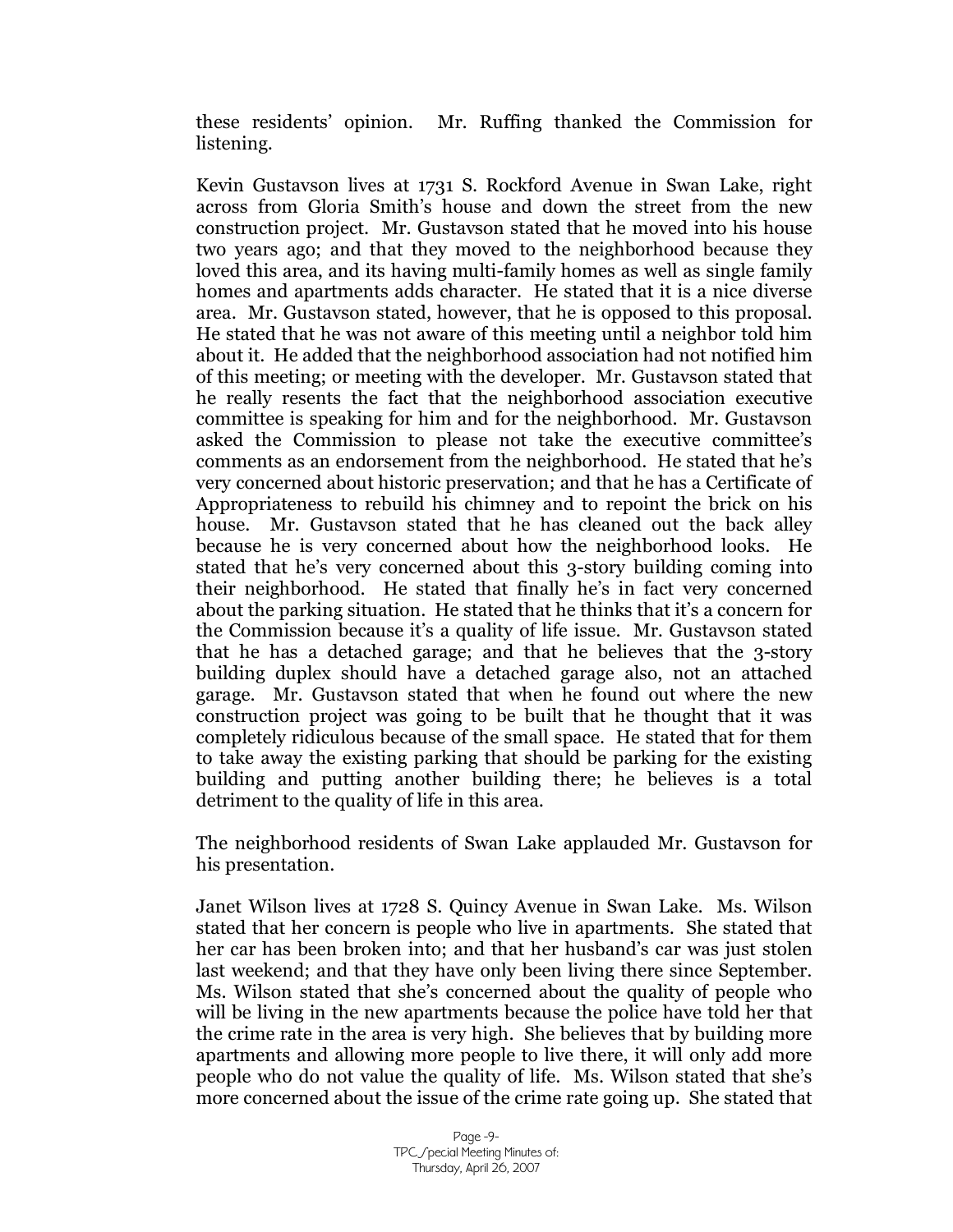she's very disappointed in living in this neighborhood with such a high crime rate; and that she disagreed with going forward with this new plan.

Bob Hiser stated that he owns five (5) condominiums at 1721 S. Quincy Avenue in Swan Lake; and that he resides at one of them along with his 8 year old daughter. He sated that his primary concern is the parking. He stated that he is aware that the Commission doesn't have jurisdiction over parking; but that he supports what the other neighbors have presented to the Commission and asked the Commission to deny this application based on conformity with the guidelines. Mr. Hiser asked the Commission to make a formal advisory to what entity will approve the building permit. Chairman Turner responded by stating that City Permitting will.

COA Subcommittee Representative, Mark Mobbs, stated that he had attended the Swan Lake Executive Committee meeting and that they did discuss parking, knowing that the COA Subcommittee and the Tulsa Preservation Commission had no purview over parking. Mr. Mobbs added that according to the Swan Lake Design Guidelines that they could not find anything to stand on to deny the application.

James Ashe lives at 1607 S. Rockford in Swan Lake. He stated that he lives in the immediate vicinity of the new construction project. He stated that he was just notified of this meeting yesterday; and that he believes that he should have been given more time to at least be able to form an opinion. He stated that he didn't even have enough time to review the guidelines. Mr. Ashe stated that he had two (2) concerns about this project. He stated that he believes that the concrete retaining wall is inappropriate; and that Mr. Winn did not meet the front set back. Mr. Ashe stated that he believes that Mr. Winn should meet the criteria; and that he believes that he has not.

Chairman Turner stated that Mr. Winn came in a short time ago; and that he was representing the new construction project. Chairman Turner asked Mr. Winn if he had anything to add to any of the comments that have been made about the proposal. Mr. Winn apologized for coming to the meeting late. He stated that he has listened to some of the concerns that have been addressed before the Commission. Mr. Winn stated that he can certainly understand the problem with the parking. He stated that his answer to the parking problem is that this neighborhood has detached garages, mostly for a single car; but that most of the residents have more than one car. He stated that every time he went through this neighborhood that cars are parked on the street; and that he believes this is the nature of the neighborhood. Mr. Winn stated that if you live in an urban neighborhood that you have to expect to have some issues with parking. He stated that to the best of his knowledge, he has met all the zoning issues with City officials on this property. Mr. Winn stated that the whole intent of this new construction project is to upgrade the property that's currently there.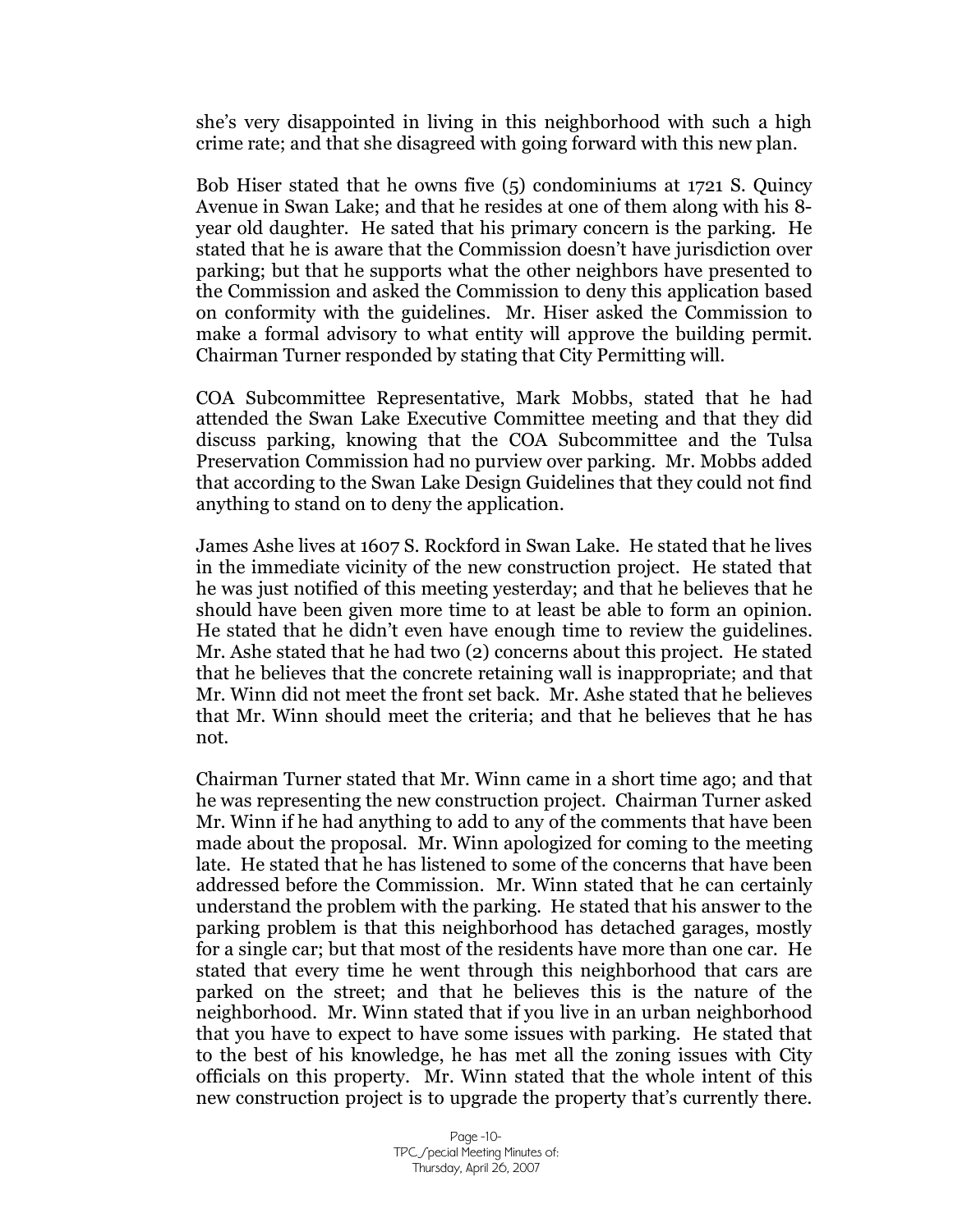He stated that the gentleman who is going to build this is looking at investing \$300,000.00 to \$350,000.00 in this project. He stated that based on the size of the investment, he doesn't think that the neighborhood is going to have a bunch of hoodlums renting these new units. He stated that he would hazard a guess that the people who will be renting this project will provide revenue that will allow the owner to upgrade the existing building in the future. Mr. Winn stated that that was their plan; and that he understands the residents' position; but that he hopes that the neighborhood respects their plan.

A male Swan Lake resident made a statement to Mr. Winn stating it was a hazard for him to guess who would rent the apartments; and that he didn't agree with him guessing who would rent there. This Swan Lake resident stated that the word "snowball effect" is the last thing that they want in the neighborhood. Mr. Winn stated that he believes that the new construction project is going to improve the property. He stated that they're looking at a \$300,000.00 project; and he asked the neighborhood resident, how many homes in this area are worth \$300,000.00. Commissioner Peck and several other neighborhood residents responded to Mr. Winn stating that "a lot of homes in this area are worth \$300,000.00.

Glen Heffner, owner of the two (2) four-plexes across the street from the project stated that his point is that the City of Tulsa came out to the site and forced him go back to its original which is a tin roof; and that he doesn't understand why Mr. Winn can install an asphalt composition roof. Chairman Turner responded to Mr. Heffner and stated that he didn't understand why the City of Tulsa would force him to place a tin roof on his two (2) four-plexes. Mr. Heffner stated that he didn't understand why either, but the City of Tulsa did.

Ms. Smith asked the Commission a zoning question regarding the new construction project. Chairman Turner advised Ms. Smith that the Commission had no purview over zoning; and when Mr. Winn attends the zoning review that the matter will be considered at that time.

A Swan Lake resident asked how will they be able to participate in the request for a variance. Chairman Turner stated that if there is an application for variance, notices required for property owners within 300 feet of the perimeter of the request will be notified by mail. He stated that he believes that a sign will also be posted. Chairman Turner further stated that he apologizes to the neighborhood residents that most of them were unaware of Mr. Winn's proposal; but that the proposal has been around since November 2006.

Commissioner Peck stated that he was not aware of the new construction project until January, 2007 because he was not on the COA Subcommittee at that time. Mr. Winn responded to Commissioner Peck stating that he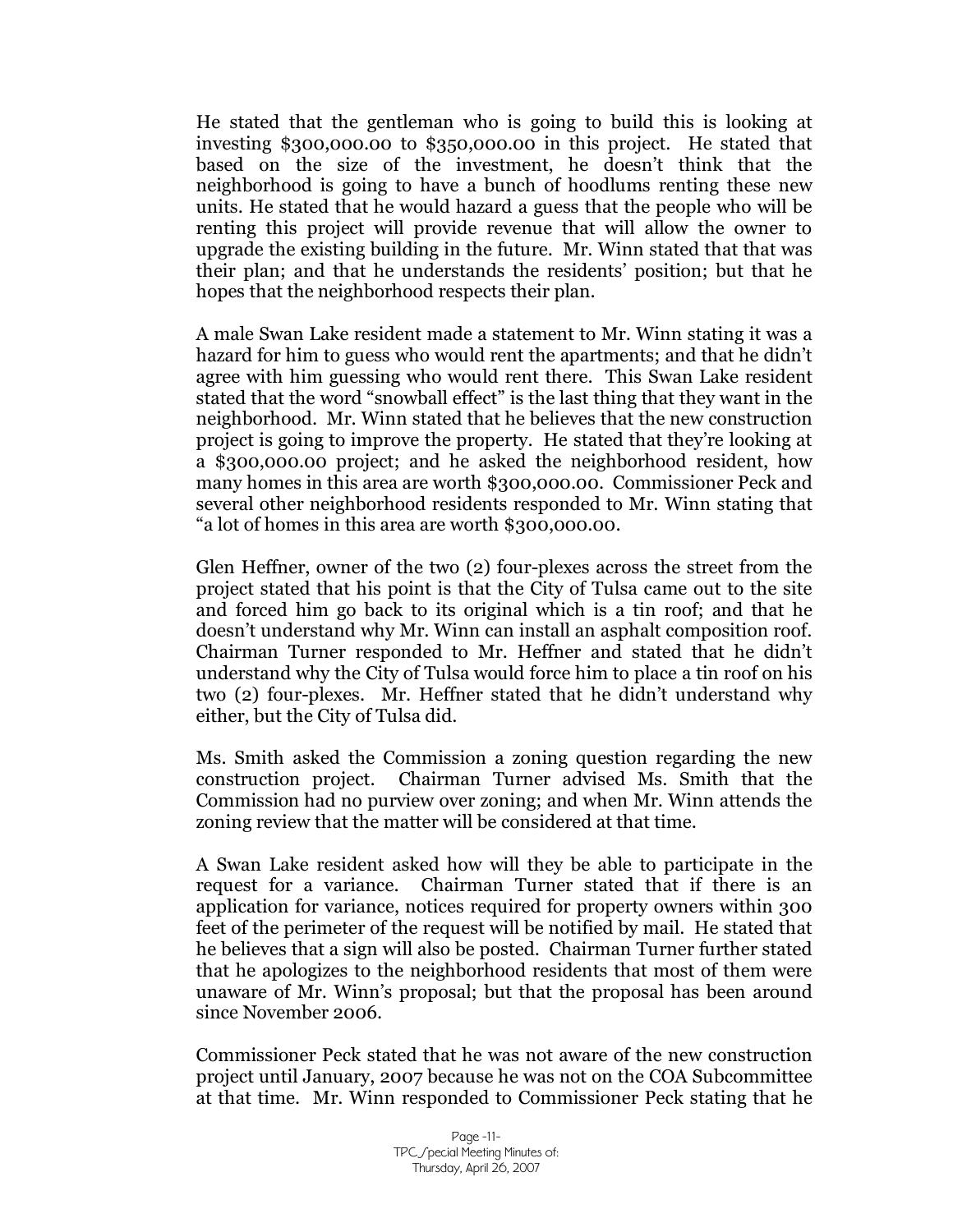was aware of the new project even before the first meeting with the COA Subcommittee in November, 2006 because he had talked to him over the telephone about the project. Commissioner Peck responded by stating that he was not aware of this new project until January, 2007.

Mr. Chip Atkins who lives at 1638 E. 17<sup>th</sup> Place in Swan Lake addressed the Commission and the neighborhood residents stating that this project came into existence over Thanksgiving holiday. He stated that Mr. Sharrer told him that the application had died. Chairman Turner corrected Mr. Atkins and stated that the application had been withdrawn from meeting agendas. Mr. Atkins stated the application was withdrawn in January, February, and March; and that it arisen over Easter and that it was put on the agenda in April. He stated that they came to the meeting on the Tuesday after Easter; after getting notice that Friday; so the neighborhood didn't have much input to put into it at that time. Mr. Atkins stated that he doesn't understand how an application can be withdrawn and then placed on the agenda for review. Chairman Turner explained to Mr. Atkins and to the other neighborhood residents that Mr. Winn has the right to have his application reviewed at any time after the COA Subcommittee has conducted the preliminary/conceptual review of the application.

Chairman Turner closed the comments to the public; and opened the floor to the Commission for discussion. Commissioner Gilmore asked the Commission a question. He wanted to know if the Commission was reviewing one (1) lot under one (1) ownership including multi-family? Chairman Turner answered him stating, yes, with six (6) existing units. Commissioner Gilmore stated that this would make eight (8) units on this property. Commissioner Gilmore stated that he believes that the code requires 1 ½ parking spaces per unit, so this would not meet the code as far as parking is concerned. He added that he sympathizes with the neighborhood residents since everyone is concerned about the parking problem; but that he believes that Mr. Winn's request for parking won't pass with the City of Tulsa under the present Ordinance. Commissioner Gilmore stated that he believes Mr. Winn would have to apply for a variance; and at that time the neighborhood residents will be able to voice their opinions at that public hearing. Again, Commissioner Gilmore stated that the Commission has no purview over parking.

Commissioner Peck stated that there are two (2) parking spaces required per unit according to the City Ordinance. Commissioner Peck read the appropriate section of the City Ordinance regarding to the parking spaces permitted; and with a multi-family duplex, the parking spaces are three (3) per unit. Commissioner Gilmore stated when there is one (1) ownership, the parking spaces are combined. He stated that just like in an apartment complex that you can have several buildings; but they're all combined together. In this case, that would be the duplex and the six-plex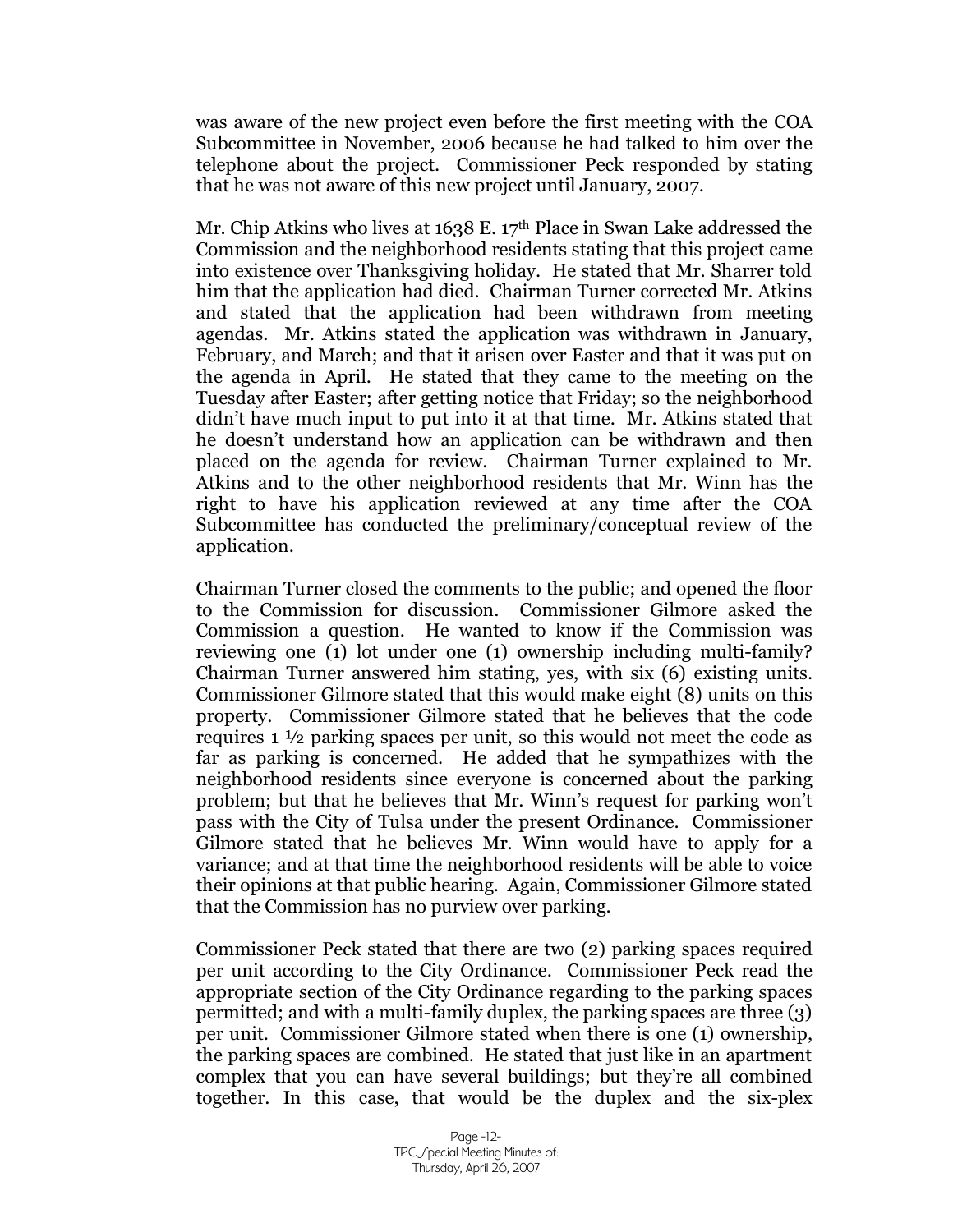apartments. Chairman Turner interrupted and stated that what Commissioner Gilmore is saying, is that when you combine the duplex with the existing six-plex apartments, that he doesn't think that the parking is going to fly. Chairman Turner stated that Commissioner Gilmore's question is a valid question; but the Tulsa Preservation Commission has no purview over parking. Chairman Turner stated that he has spoken to staff about wanting the Tulsa Preservation Commission's actions on this matter to reflect the concerns that the Commission has about the parking issue, since parking is not under the Commission's jurisdiction.

Commissioner Gilmore announced to everyone that all the Commission can do is review the proposal and approve it or disapprove it, as to whether or not it meets the guidelines. Commissioner Gilmore stated that he has very deep concerns about the parking; and the turning radius for the tenants getting in and out of the garages. He stated that according to the dimensions that he's reviewing on the plans that it looks like the radius from the garage to the retaining wall is about fifteen (15) feet, if the scale is correct; and that he doesn't think that that's enough room to get in and out of the garages. Chairman Turner responded by stating that the radius between the garage and retaining wall is twenty (20) feet. Chairman Gilmore stated that he believes that even twenty (20) feet is very tight to get in and out. Chairman Turner agreed with Commissioner Gilmore.

Mr. Sharrer stated that when or if Mr. Winn's proposal is reviewed for zoning compliance, that if there are any changes made to the plans in order to conform to zoning requirements, that Mr. Winn will have to come back before the Commission for further review.

A Swan Lake resident stated that he didn't understand why the commission would have to treat the duplex as a building when the site is now a parking area; and that the use of the lot is not appropriate for the neighborhood. Chairman Turner explained to the gentleman that the use and the zoning are related and are not the Commission's purview. He stated that the Commission's purview is basically the aesthetics, scale, materials and the appearance of the structure. He stated that the Commission is chiefly concerned with protecting the character of the neighborhood; but use of the land is a separate issue. Chairman Turner stated that as far as the character of the neighborhood goes, that there are multi-family housing units in the neighborhood, and the Commission has to review this duplex with other contributing multi-family housing in the neighborhood.

Ms. Gloria Smith asked the Commission if the front set back was the same or different for residential and commercial structures. Chairman Turner responded by stating that her questions are all zoning questions that are not part of the Commission's review.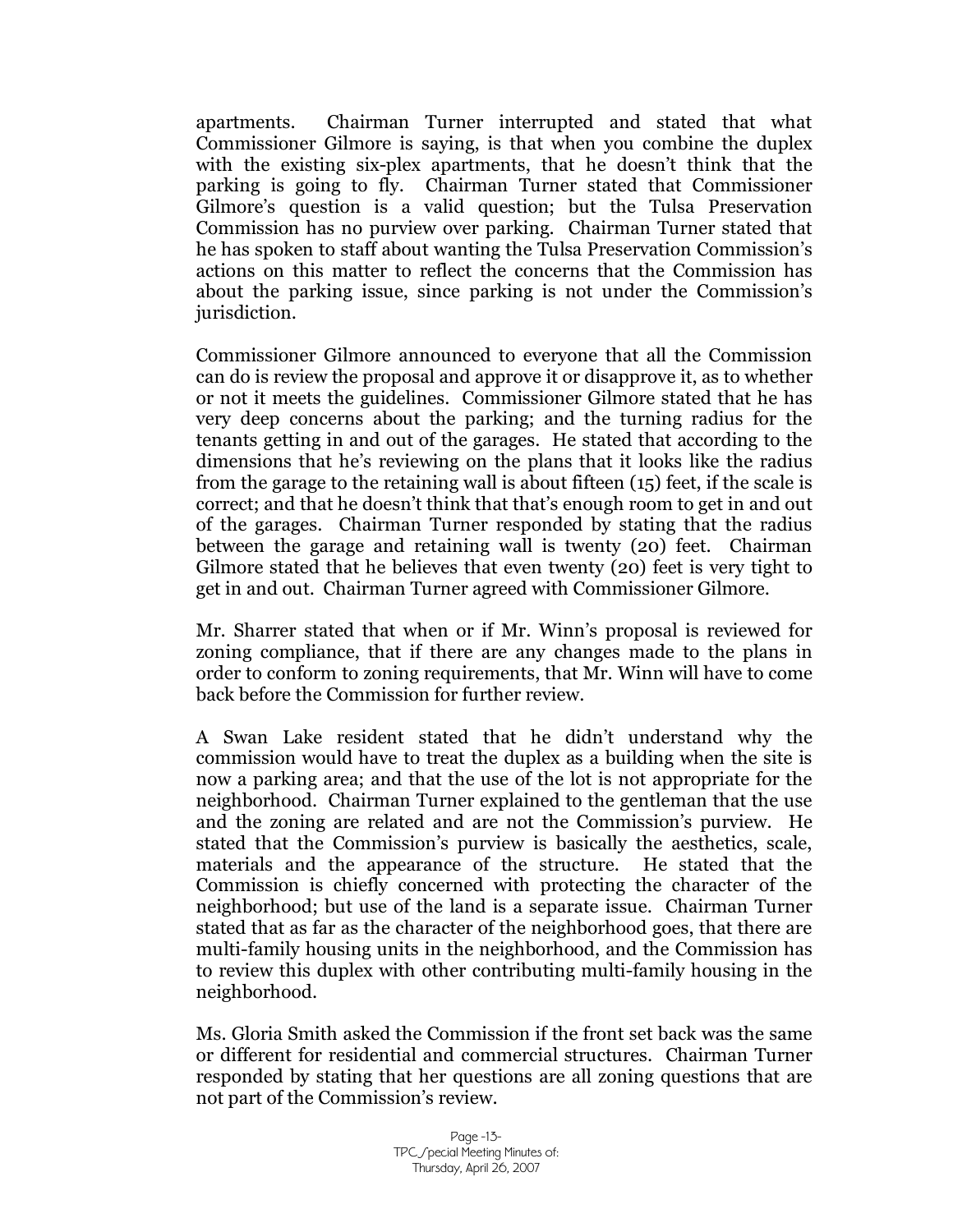Glen Heffner, owner of the two (2) four-plexes across the street from the project asked the Commission based on the property in question having only one (1) ownership, what keeps someone from coming in and filing under a different ownership for that same unit. Commissioner Gilmore responded by stating that a person would have to get a lot split.

Commissioner Cantrell asked the Commission if there was much discussion of whether there was dominant relationship on the garages. Chairman Turner stated that he doesn't see where that section applies much to what the Commission is reviewing because it's referring to secondary structures where they exist. He stated that this proposal is not being referred to the Commission as a secondary structure; but a primary structure with garages as part of it. Chairman Turner stated that the Commission will review the garages as they relate to the overall structure.

Commissioner Gilmore stated that he doesn't believe that the front set back and paving meets the guidelines. Chairman Turner asked Mr. Sharrer to reread the section of the guidelines pertaining to the building site. Mr. Sharrer stated that Building Site, C.1.1.4 reads: "C1.1.4 Paving within the front yards should be limited to primary driveways and sidewalks. The surface area of the driveways and sidewalks should not exceed 50% of the front yard lot area on interior lots and 30% of the front and side yard lot area on corner lots." Mr. Sharrer stated that it is one lot; and he pointed out to the Commission which side was the front and which side was the side. Commissioner Gilmore stated that if Mr. Winn is going to consider that side as the side yard then the Commission needs to consider the apartment complex as having eight (8) units and there's not enough parking.

Legal Advisor, Kurt Ackermann, stated that he believes we are referring to the term of front yards and side yards, which is defined in the zoning codes as that area between the property line and the building wall. He stated that this is the distance measured on meeting the requirements.

Commissioner Ball asked a question to the Commission about not having any garage doors at all on the new construction project; and Chairman Turner stated that it didn't relate to the issue because the structures with no doors were non-contributing to the district.

Mr. Winn stated that since 90% of the conversation on this project is about the parking; and that he's aware that the Commission doesn't have purview over parking; but he would like to ask a question: Mr. Winn's question was "assuming that there are six (6) spaces currently on and directly off of  $17<sup>th</sup>$  Place; and the owner of this property said that he wanted to redo that parking lot, would the owner have to redo the parking lot according to today's standards?" Legal Advisor, Kurt Ackermann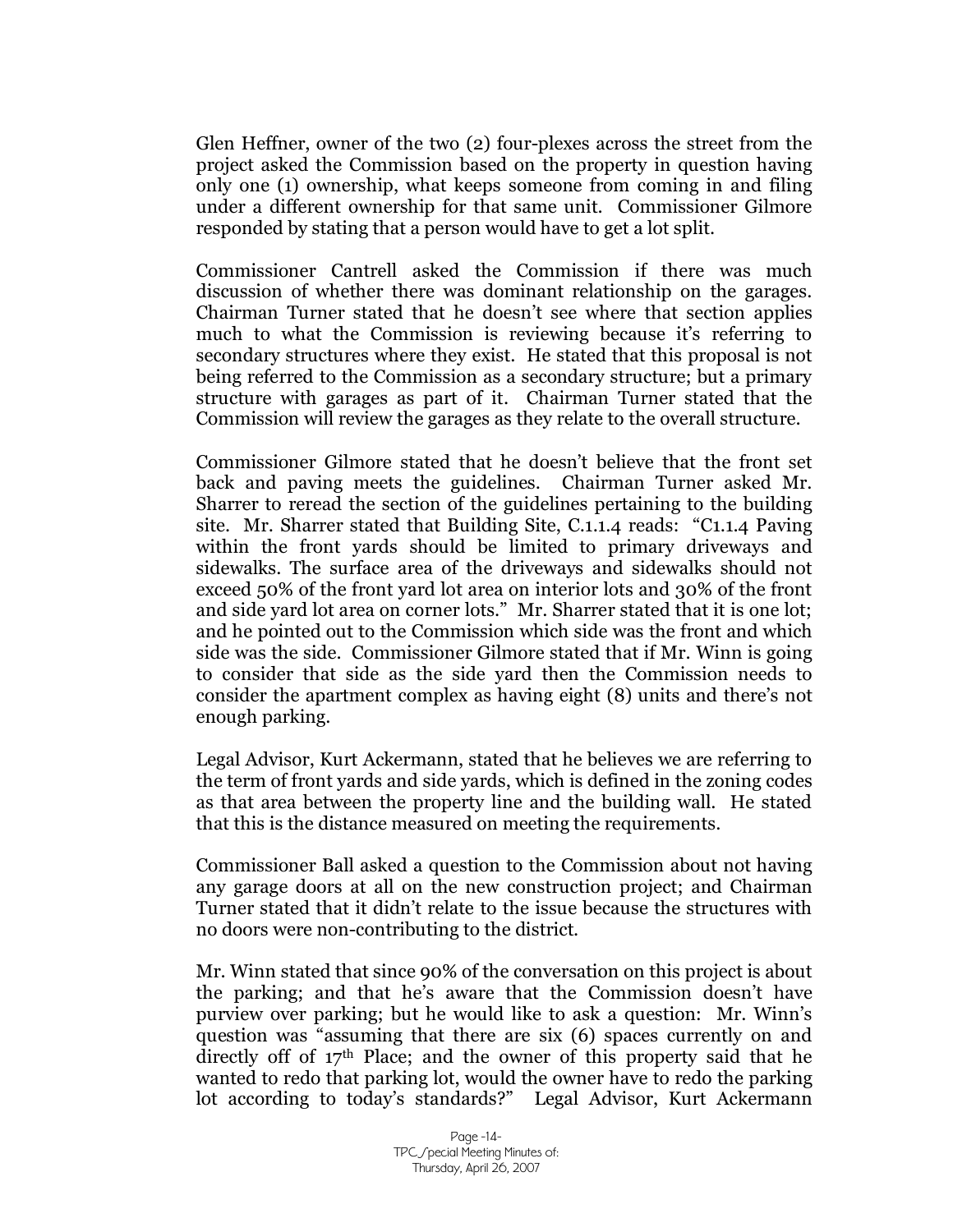responded by stating that his answer to him would be "no." Mr. Ackermann stated that he would not be rebuilding the existing parking lot because it is just a piece of concrete that sits on top of the ground. Mr. Ackermann stated that he wanted to be careful about giving out a lot of information on this parking issue because there had not been an application for a building permit yet.

Mr. Atkins who lives at 1638 E. 17th Place in Swan Lake addressed the Commission again by stating that Mr. Winn's new construction project is illegal and non conforming. He asked the Commission to look at the aerial photograph that shows in 1975 that there were garages on that lot. He stated that if you go to the non-conforming law, it states anything built before the 1970 is non-conforming, meaning that it is conforming in that period. Mr. Atkins stated that if you made any changes to the structure after 1970 that you have to bring it up to code like Commissioner Gilmore had pointed out about the ten (10) parking spaces. He stated that prior 1993 the parking garages were removed and demolished. Mr. Atkins stated that means when something else is built, that he is building a new garage on top of this garage now and that he has to bring it up to code. He stated that this is an issue that needs to be looked at because it doesn't go with the project. He stated that if this is true, then the property needs ten (10) parking spaces, plus the four (4) needed for the new building, which totals fourteen (14) parking spaces needed. He stated that you would need 1½ parking spaces per unit/bedroom. Mr. Atkins stated that the existing building itself has been modified. He asked the Commission to look at the 1993 aerial photograph which appears to show the existing building has been modified to add a structure on top of it that has a sky light. He stated that the non-conforming law which states that if the structure has been modified in its footprint that has been expanded is some way. Mr. Atkins asked, "how did it get expanded?" He answered by stating that it was expanded due to the fire stair cases being outside, connected to the building. He further stated that having the fire stair cases connected to the building that it has been expanded. Mr. Atkins stated that the building should have been brought up to code after its expansion during that time. He stated that there hasn't been a variance done on the property at all. Mr. Atkins stated that there haven't been any variances done on any of the properties that he has mentioned today. He stated that Mr. Winn is restoring a garage because a garage did exist after 1970; and that there's proof of it in 1975; so what he's actually doing is historic restoration or restoring a garage that once existed. Mr. Atkins stated that Mr. Winn's proposal on the garages does not meet the criteria.

Chairman Turner stated that he does not want to discuss parking any longer because it's not under the Commission's purview; and that the existing garages are not being considered.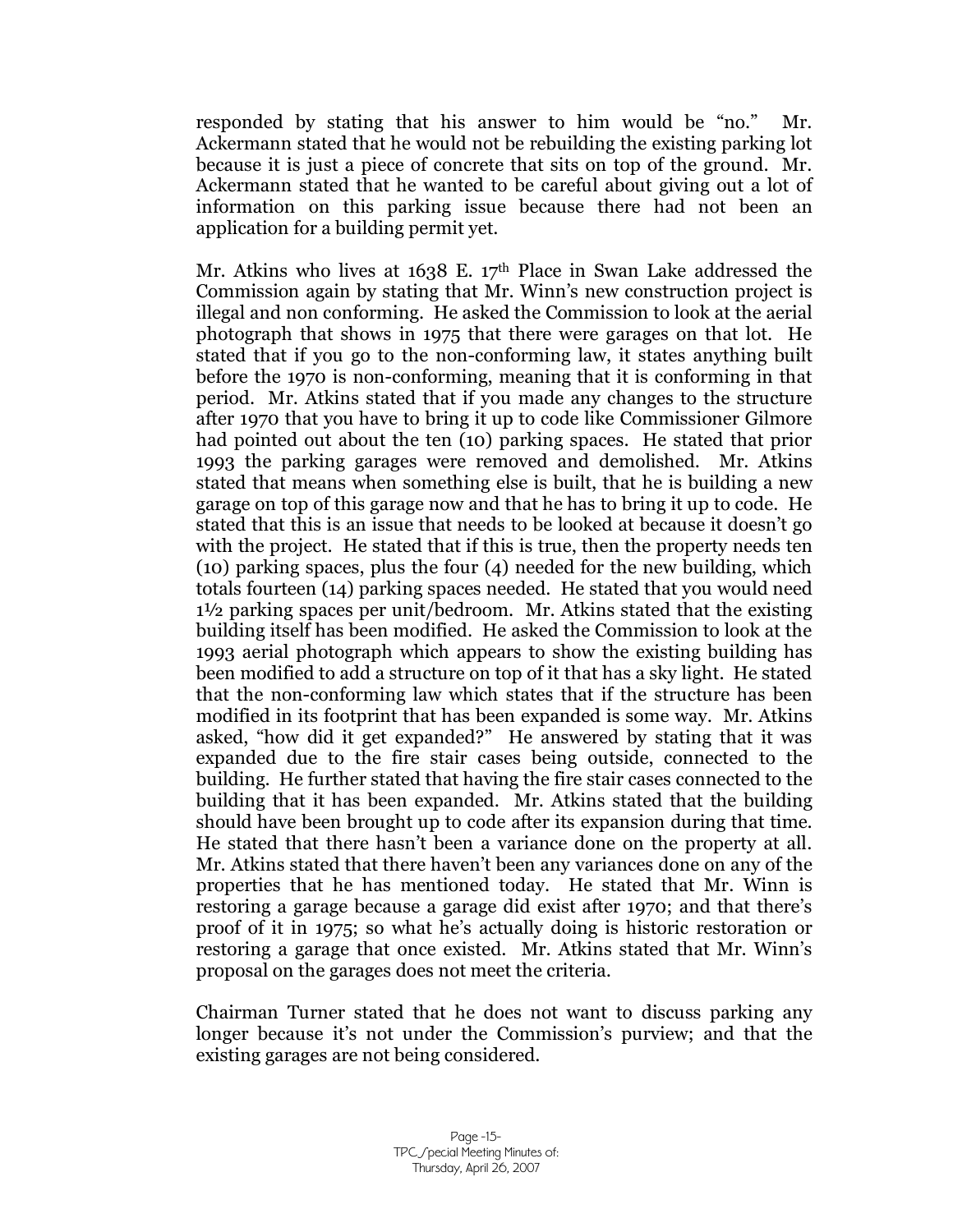Commissioner Townsend stated that she had two (2) questions, #1) about the concrete retaining wall; and #2) about the garage doors; and Chairman Turner answered both questions to her satisfaction.

After a lengthy discussion took place about the new construction project, the Commission decided to add a caveat/special note to the original motion on the floor to approve the application as presented without conditions. Legal Advisor, Kurt Ackermann stated that the Commission had to amend the original motion in order to add a caveat/special note. Vice-Chairperson O'Neal made a motion to amend the motion; and Secretary Smallwood seconded the motion.

#### **Roll Call Vote to amend the motion:**

Chairman Turner – Aye; V-Chairperson O'Neal – Aye; Secretary Smallwood – Aye; Charles Gilmore – Aye; Mary Lee Townsend – Aye; Rex Ball – Aye; Bill Andoe – Aye; Michelle Cantrell –Aye; Dusty Peck – Aye; & Bob Winchester – Was not present during this vote. The motion was **Approved Unanimously by members present and voting.**

Commissioner Gilmore made a motion to approve Mr. Winn's new construction project under the following conditions and with a special note:

The Conditions are:

- $\Diamond$  That the proposed brick go all around the four (4) sides of the building; eliminating the hardiplank siding;
- $\Diamond$  That all parking spaces on the ground floor have garage doors enclosing them; &
- $\Diamond$  That the visible portions of all retaining walls are faced with brick.

The Special Note is: That the Commission has deep concerns about both the quantity and layout of the proposed parking as shown. The issuance of this Certificate of Appropriateness (COA) in no way condones the parking arrangements as shown on the submittal and should not be construed as such in any subsequent zoning or permit reviews. Secretary Smallwood seconded.

## **Roll Call Vote to approve Mr. Winn's New Construction Project with Conditions and Special Note:**

Page -16- TPC / pecial Meeting Minutes of: Thursday, April 26, 2007